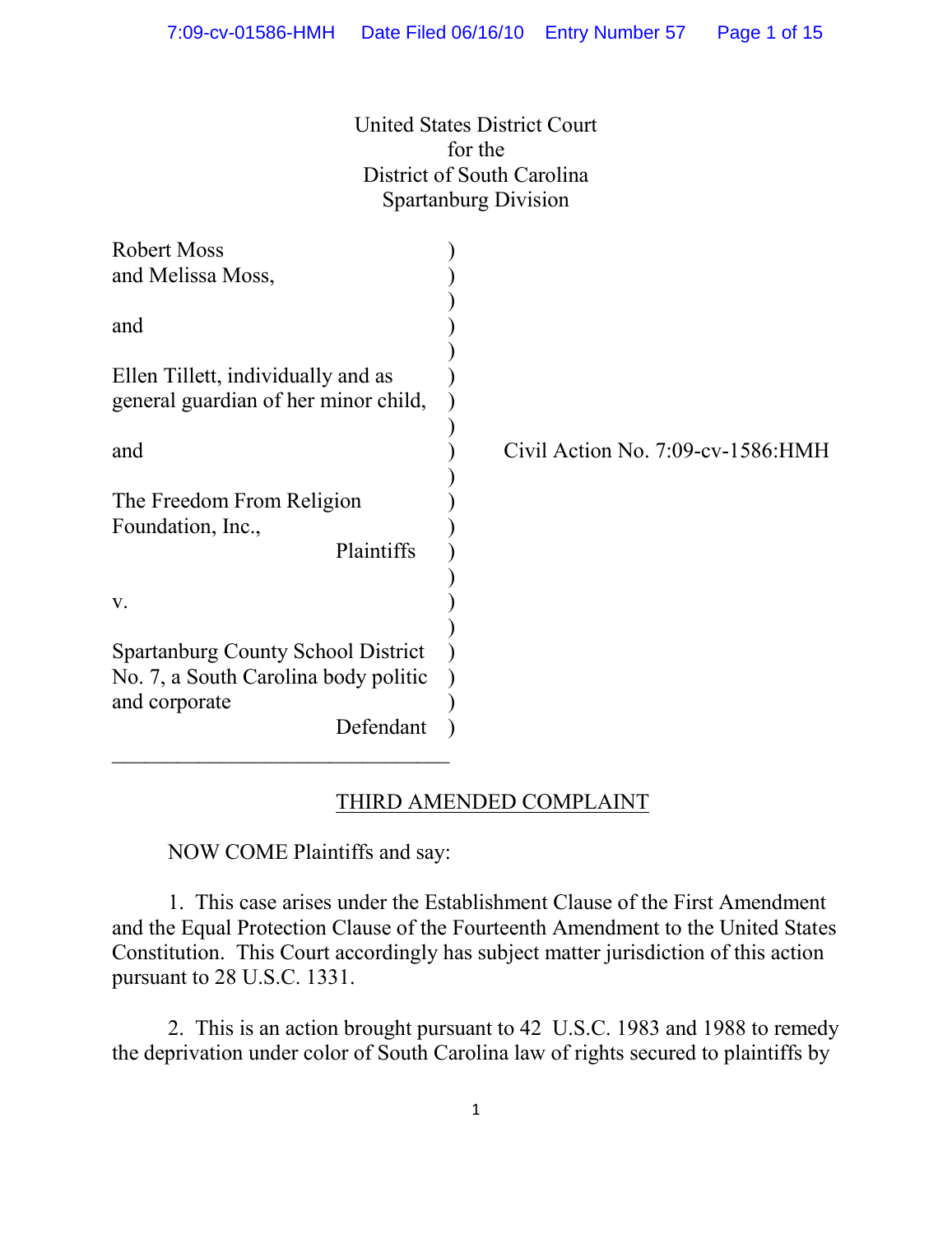these same constitutional provisions. This Court accordingly has subject matter jurisdiction pursuant to  $28$  U.S.C.  $1343(a)(3),(4)$ .

3. This is an action for a declaratory judgment, pursuant to 28 U.S.C. 2201.

4. This is an action to declare unconstitutional defendant's practice of granting public school academic credit for evangelical, sectarian and proselytizing religious released time courses.

5. Venue is properly laid in this judicial district because a substantial part of the events or omissions giving rise to the claims occurred in this Division and because Defendant does business in this District relating to the events or omissions alleged.

6. Plaintiffs Robert Moss and Ellen Tillett are adult citizens and residents and municipal taxpayers of Spartanburg County, South Carolina. Plaintiff Melissa Moss is an adult citizen and resident of Spartanburg County, South Carolina. She is the daughter of plaintiff Robert Moss, for whom he originally brought this suit in his capacity as parent and natural guardian. Plaintiff Tillett is the parent and natural guardian of a minor child who is enrolled at Spartanburg High School in Spartanburg, South Carolina, a public high school owned and operated by Defendant. For the academic year 2009-2010 plaintiff Tillett's child has entered the eleventh grade.

7. Each plaintiff and the minor child was and is adversely affected in fact by defendant's practice of granting public school academic credit for proselytizing, sectarian and evangelical religious released time education courses.

8. Each plaintiff and the minor child believes that defendant's practice of granting public school academic credit for proselytizing, sectarian and evangelical religious released time education courses violates the Establishment Clause of the First Amendment and the Equal Protection Clause of the Fourteenth Amendment to the United States Constitution.

9. Plaintiff Tillett sues for herself individually and as representative of her minor child. Each plaintiff and each minor child has been and is offended by and emotionally affected and distressed by the defendant's practice of granting public school academic credit for proselytizing, sectarian and evangelical religious released time education courses in the following manners and circumstances: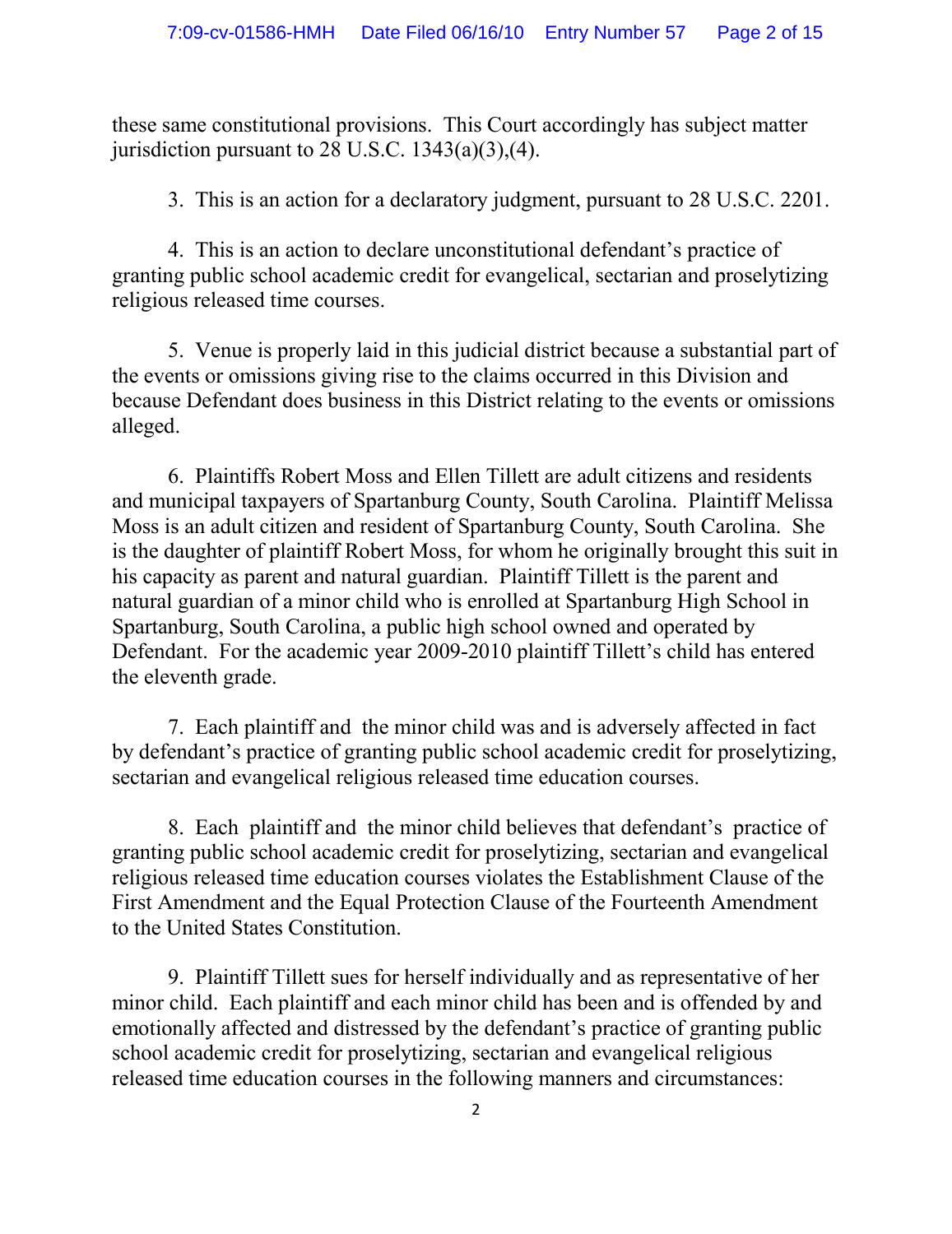a. Prior to the enactment of the Policy each of plaintiffs Robert Moss and Tillett received through the mails and shared, plaintiff Robert Moss with his then minor child Melissa, and plaintiff Tillett with her minor child, a letter, attached as Exhibit  $A<sup>1</sup>$  and incorporated by reference, from Spartanburg County Bible Education in School Time (SCBEST), a private religious organization which had been selected by defendant and whose selection was later ratified by defendant and which now offers the sectarian, evangelical and proselytizing religious released time religious education course implemented by Defendant. Upon information and belief Defendant supplied SCBEST with the names and addresses of all rising tenth, eleventh and twelfth grade students at Spartanburg High School so that this letter could be sent. Upon information and belief defendant knew of and approved the contents of this letter before it was sent.

b. Plaintiff Robert Moss wrote remarks opposing enactment and implementation of the Policy and the released time course as proposed, which were publicly presented to Defendant at the meeting at which the Policy was enacted. A copy of these remarks is attached as Exhibit B and incorporated by reference. They informed the Board that SCBEST proposed to offer an evangelical, sectarian, proselytizing religious released time course. Plaintiff Robert Moss was subjected to adverse public comment on account of these remarks and his opposition to the Policy and its implementation.

c. Plaintiff Robert Moss complained about the Policy and its implementation to the Chairman of defendant's Board of Trustees and its Acting Superintendent. They summarily dismissed his concerns and objections. He told Melissa Moss and Plaintiff Tillett of this meeting, and Plaintiff Tillett told her minor child of it.

10. Each plaintiff and plaintiff Tillett's minor child has come into offensive contact with the implementation of the Policy**.** Each plaintiff and plaintiff Tillett's minor child is and has been deeply and fundamentally offended by defendant's granting of public school academic credit for the proselytizing, sectarian and evangelical religious released time education courses which this suit challenges, and its violation of the Establishment Clause. Each plaintiff and plaintiff Tillett's minor child feels less welcome at and about Spartanburg High School and the

<sup>&</sup>lt;sup>1</sup> A portion of this letter appears to have been deleted in an electronic transfer. Plaintiff will seek an undeleted copy in discovery and provide it to the Court.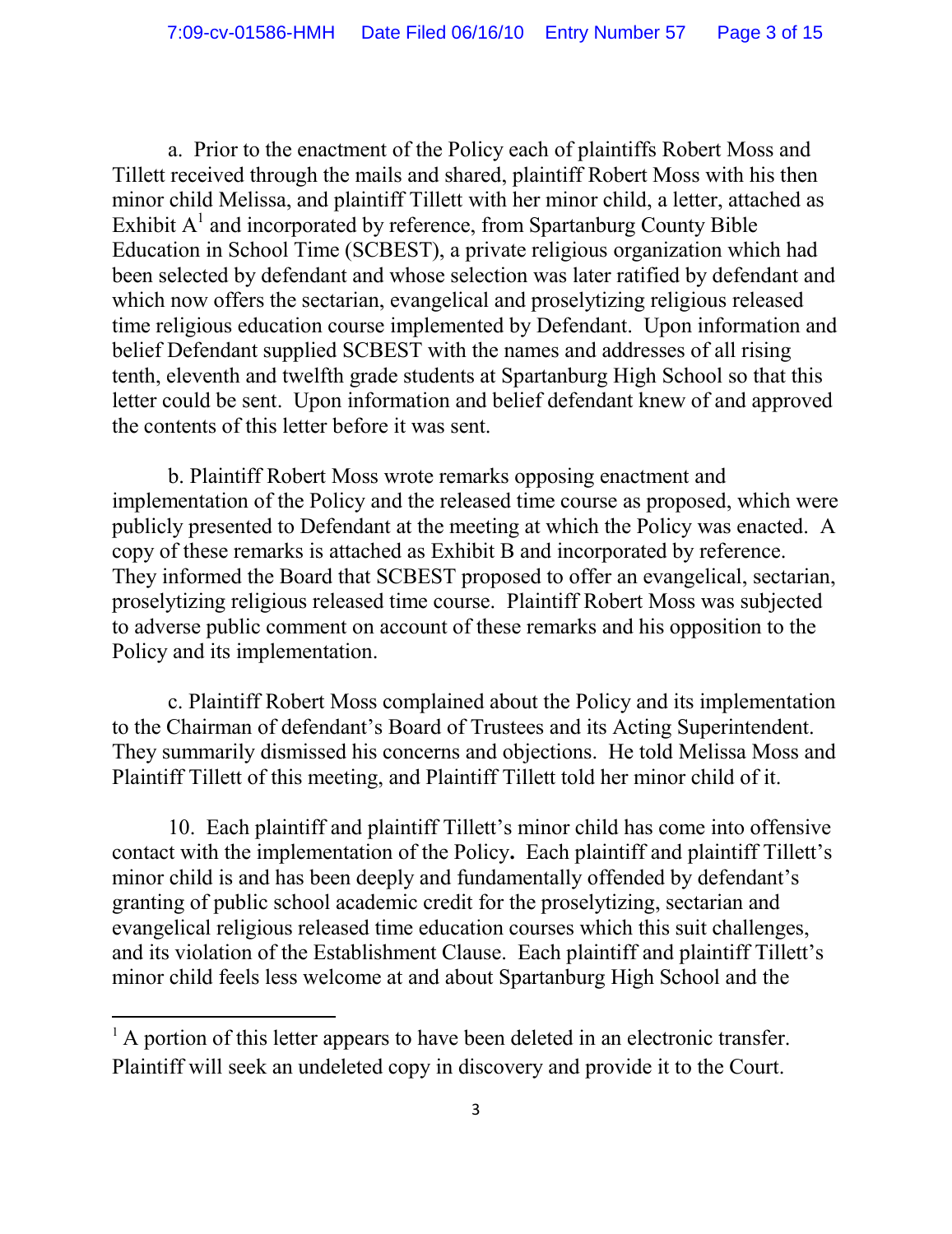offices of defendant on account of the receipt of Exhibit A, the defendant's unfriendly reception of plaintiff Moss, and the defendant's practice of granting public school academic credit for proselytizing, sectarian and evangelical religious released time courses.

11. Each student attending defendant's released time course is subject to academic advantage from the defendant's practice of granting public school academic credit for proselytizing, sectarian and evangelical religious released time courses, in that the granting of academic grades by defendant for released time classes at the command of SCBEST may affect his or her grade point average based on SCBEST's perception of the student's religious status or progress or lack thereof. Grade point average is used to determine eligibility for Legislative Incentives for Future Excellence (LIFE) scholarships (South Carolina Code 59- 149-50(A) (2007)) and is a significant determinant in qualification for other educational opportunities, emoluments and distinctions. Non-attending students are subject to corresponding disadvantages.

12. Defendant aids its released time provider in carrying out its religious mission by the threat of enforcement of its compulsory attendance powers against students enrolled in the released time course.

13. Plaintiffs Robert Moss and Tillett pay taxes that support defendant. Defendant has used measureable portions of its tax revenues to investigate and approve and implement defendant's practice of granting public school academic credit for proselytizing, sectarian and evangelical religious released time courses

14. The plaintiff Freedom From Religion Foundation is a Wisconsin non-stock corporation with its principal office in Madison, Wis. As a national non-profit educational charity under IRS Code 501(c)(3) the Foundation works to defend the constitutional principle of separation between church and state, as well as to educate the public about the views of nontheists. The Foundation represents 82 members in South Carolina and over 14,000 members nationwide. These members and FFRF are opposed to government endorsement of religion and violations of the Establishment Clause of the First Amendment and associated violations of the Equal Protection Clause of the Fourteenth Amendment to the United States Constitution and offended by the constitutional violations of which complaint is made. One of the plaintiffs is a member of FFRF. Other members of plaintiff Freedom From Religion Foundation reside within the jurisdiction of defendant. These members have standing to sue in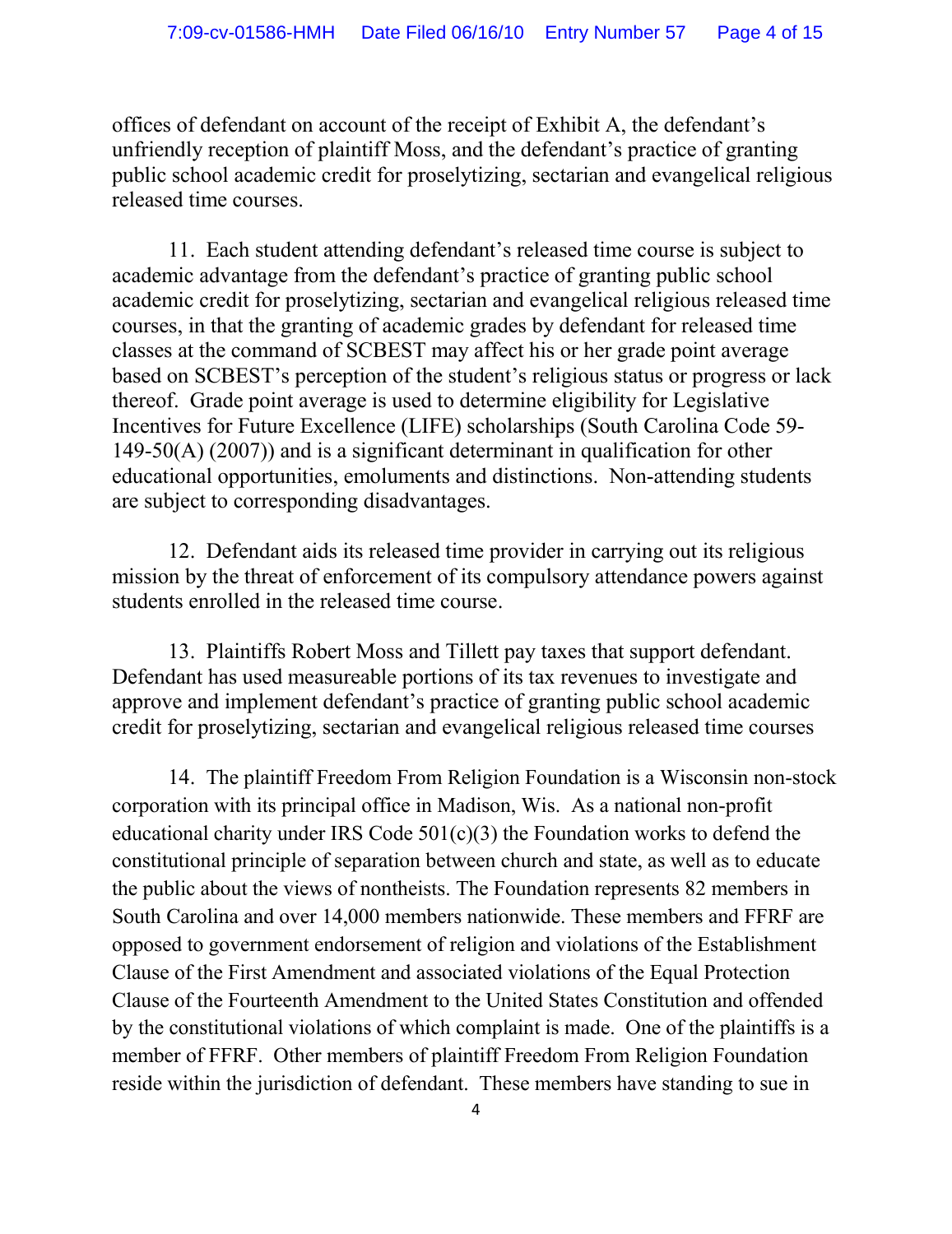their own right. Plaintiff FFRF seeks to protect interests that are germane to its purpose as an organization. It brings this action both independently in its own interest and as representative of its members.

15. Defendant is a South Carolina body politic and corporate and may be sued in its own name. It is sued in its official capacity only.

16. (Omitted).

17. In 2002 South Carolina enacted South Carolina Code Sec. 59-1-460, "Excused School Attendance For Religious Instruction," which provides:

\_\_\_\_\_\_\_\_\_\_\_\_\_\_\_\_\_\_\_\_\_\_\_\_\_\_

(A) The school district board of trustees may adopt a policy that authorizes a student to be excused from school to attend a class in religious instruction conducted by a private entity if:

(1) the student's parent or guardian gives written consent;

(2) the sponsoring entity maintains attendance records and makes them available to the public school the student attends;

(3) transportation to and from the place of instruction, including transportation for students with disabilities, is the complete responsibility of the sponsoring entity, parent, or guardian;

(4) the sponsoring entity makes provisions for and assumes liability for the student who is excused; and

(5) no public funds are expended and no public school personnel are involved in providing the religious instruction.

(B) It is the responsibility of a participating student to make up any missed schoolwork. However, no student may be released from a core academic subject class to attend a religious instruction class. While in attendance in a religious instruction class pursuant to this section, a student is not considered to be absent from school.

5

 $\overline{\phantom{a}}$  , which is a set of the set of the set of the set of the set of the set of the set of the set of the set of the set of the set of the set of the set of the set of the set of the set of the set of the set of th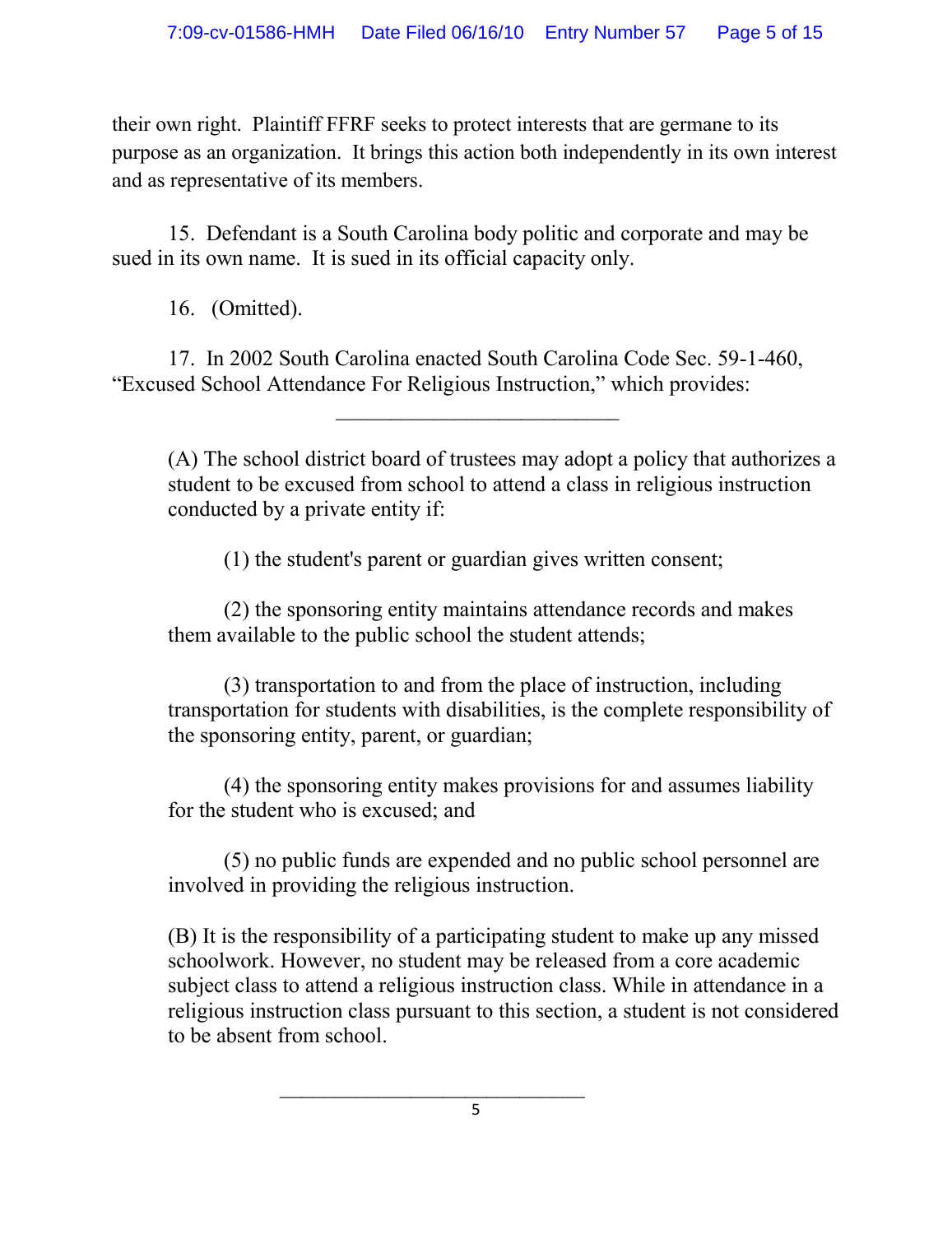18. In 2006 the State of South Carolina enacted Senate Bill S-148, the "South Carolina Released Time Credit Act," which provides:

Whereas, the South Carolina General Assembly finds that:

\_\_\_\_\_\_\_\_\_\_\_\_\_\_\_\_\_\_\_\_\_\_\_\_\_\_\_\_

(1) The free exercise of religion is an inherent, fundamental, and inalienable right secured by the First Amendment to the United States Constitution.

(2) The free exercise of religion is important to the intellectual, moral, ethical and civic development of students in South Carolina, and that any such exercise must be conducted in a constitutionally appropriate manner.

(3) The United States Supreme Court, in its decision, *Zorach v. Clausen*, 343 U.S. 306 (1952), upheld the constitutionality of released time programs for religious instruction during the school day if the programs take place away from school grounds, school officials do not promote attendance at religious classes, and solicitation of students to attend is not done at the expense of public schools.

(4) The federal Constitution and state law allow the state's school districts to offer religious released time education for the benefit of the state's public school students.

(5) The purpose of this act is to incorporate a constitutionally acceptable method of allowing school districts to award the state's public high school students elective Carnegie unit credits<sup>2</sup> for classes in religious instruction taken during the school day in released time programs, because the absence of an ability to award such credits has essentially eliminated the school districts' ability to accommodate parents' and students' desires to participate in released time programs.

<sup>&</sup>lt;sup>2</sup> [A "Carnegie unit" is a South Carolina public school academic credit unit.]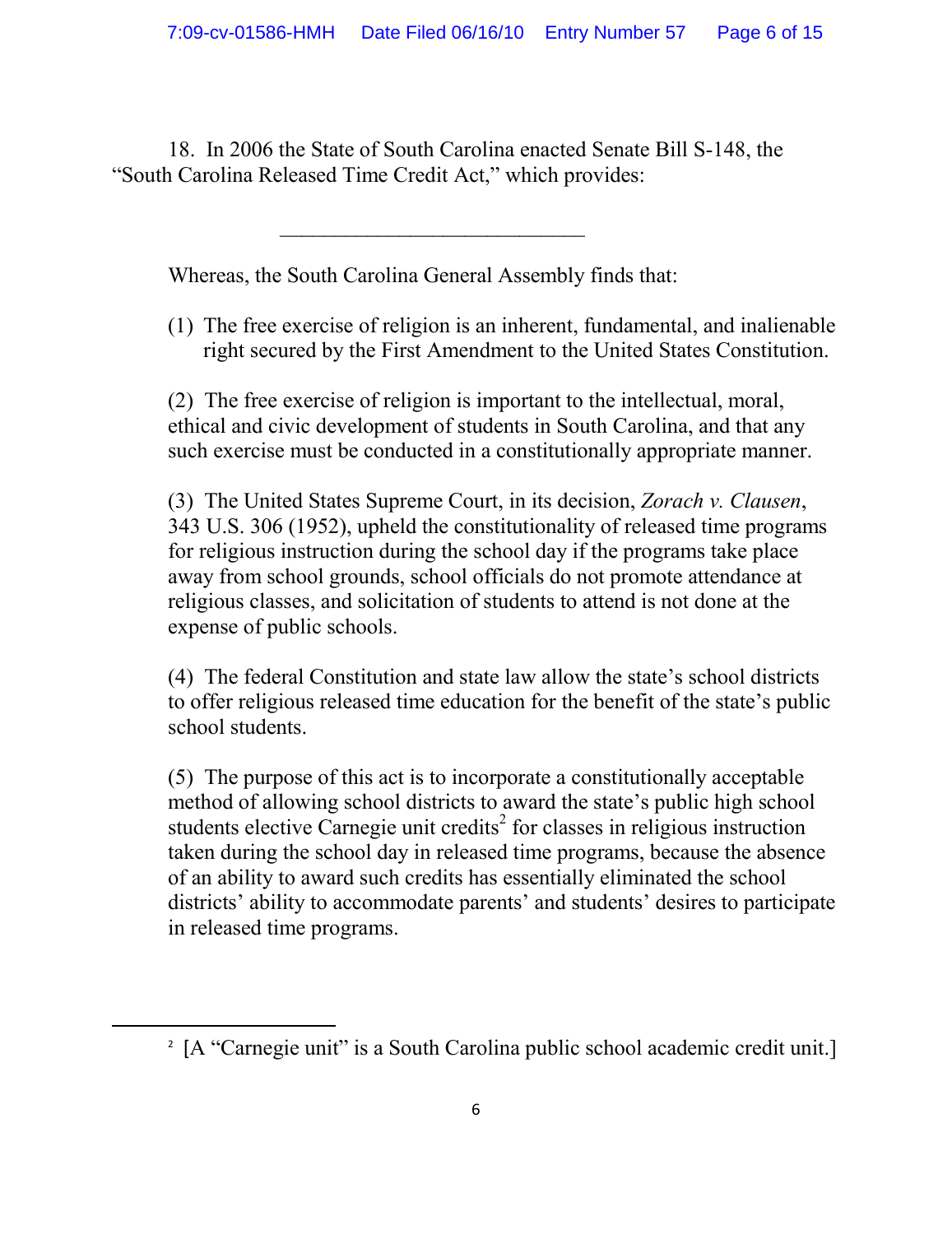Now, therefore, Be it enacted by the General Assembly of the State of South Carolina:

SECTION 1. This Act may be cited as the "South Carolina Released Time Credit Act".

SECTION 2.<sup>[3</sup>] (A) A school district board of trustees may award high school students no more than two elective Carnegie units for the completion of released time classes in religious instruction as specified in Section 59-1-460 if:

(1) for the purpose of awarding elective Carnegie units, the released time classes in religious instruction are evaluated on the basis of purely secular criteria that are substantially the same criteria used to evaluate similar classes at established private high schools for the purpose of determining whether a student transferring to a public high school from a private high school will be awarded elective Carnegie units for such classes. However, any criteria that released time classes must be taken at an accredited private school is not applicable for the purpose of awarding Carnegie unit credits for released time classes; and

(2) the decision to award elective Carnegie units is neutral as to, and does not involve any test for, religious content or denominational affiliation.

(B) For the purpose of subsection  $(A)(1)$ , secular criteria may include, but are not limited to, the following:

(1) number of hours of classroom instruction time;

(2) review of the course syllabus which reflects the course requirements and materials used;

(3) methods of assessment used in the course; and

(4) whether the course was taught by a certified teacher.

<sup>&</sup>lt;sup>3</sup> [The remainder of this statute, except for its severability clause, is codified at South Carolina Code Sec. 59-39-112.]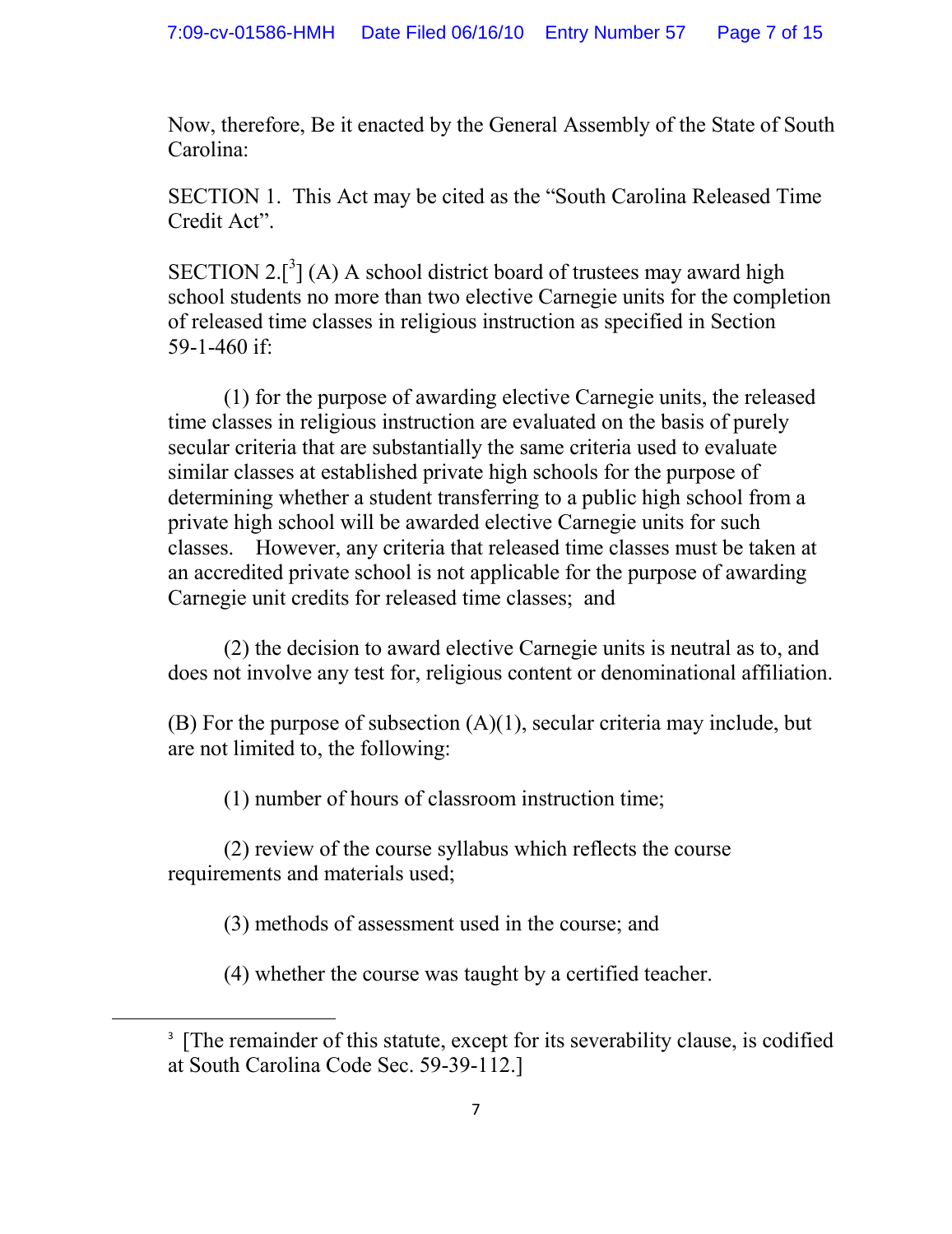#### **Severability clause**

SECTION 3. If any section, subsection, paragraph, subparagraph, sentence, clause, phrase or word of this act is for any reason held to be unconstitutional or invalid, such holding shall not affect the constitutionality of validity of the remaining portions of this act, the General Assembly hereby declaring that it would have passed this act, and each and every section, subsection, paragraph, subparagraph, sentence, clause, phrase or word thereof, irrespective of the fact that any one or more other, subsections, paragraphs, subparagraphs, sentences, clauses, phrases or words thereof may be declared to be unconstitutional, invalid, or otherwise ineffective.

19. Spartanburg High School is one of the schools governed by defendant. It is the only high school under defendant's governance.

\_\_\_\_\_\_\_\_\_\_\_\_\_\_\_\_\_\_\_\_\_\_\_\_\_\_\_\_\_\_\_

20. SCBEST had previously offered substantially similar evangelical, proselytizing and sectarian released time religious education at Spartanburg High School but ceased to do so several years ago because of lack of interest in its offering.

21. On January 9, 2007, defendant took this action.

\_\_\_\_\_\_\_\_\_\_\_\_\_\_\_\_\_\_\_\_\_\_\_\_\_\_\_\_\_

**D. Approval of Released Time (SCBEST).** Mr. Tillotson [a trustee of defendant] brought forth a motion from the Instructional Services Committee to allow the high school to offer its students elective credit for off-campus religious education and for the district to adopt the SC State Law S-148: Released Time for High School Credit as its model. The off-campus classes will be provided through Spartanburg County Bible Education In School Time (SCBEST), formerly known as Spartanburg County Release[d] Time. Mr. Drew Martin will head up the SCBEST initiative for the district. Additionally, Mr. Tillotson informed the board that the district would adopt a released time policy in accordance with board guidelines. All board members were in favor of the motion to offer the release-time credit and to adopt SC State law S[enate Bill]-148.

 $\_$  . The contract of the contract of the contract of the contract of the contract of the contract of the contract of the contract of the contract of the contract of the contract of the contract of the contract of the con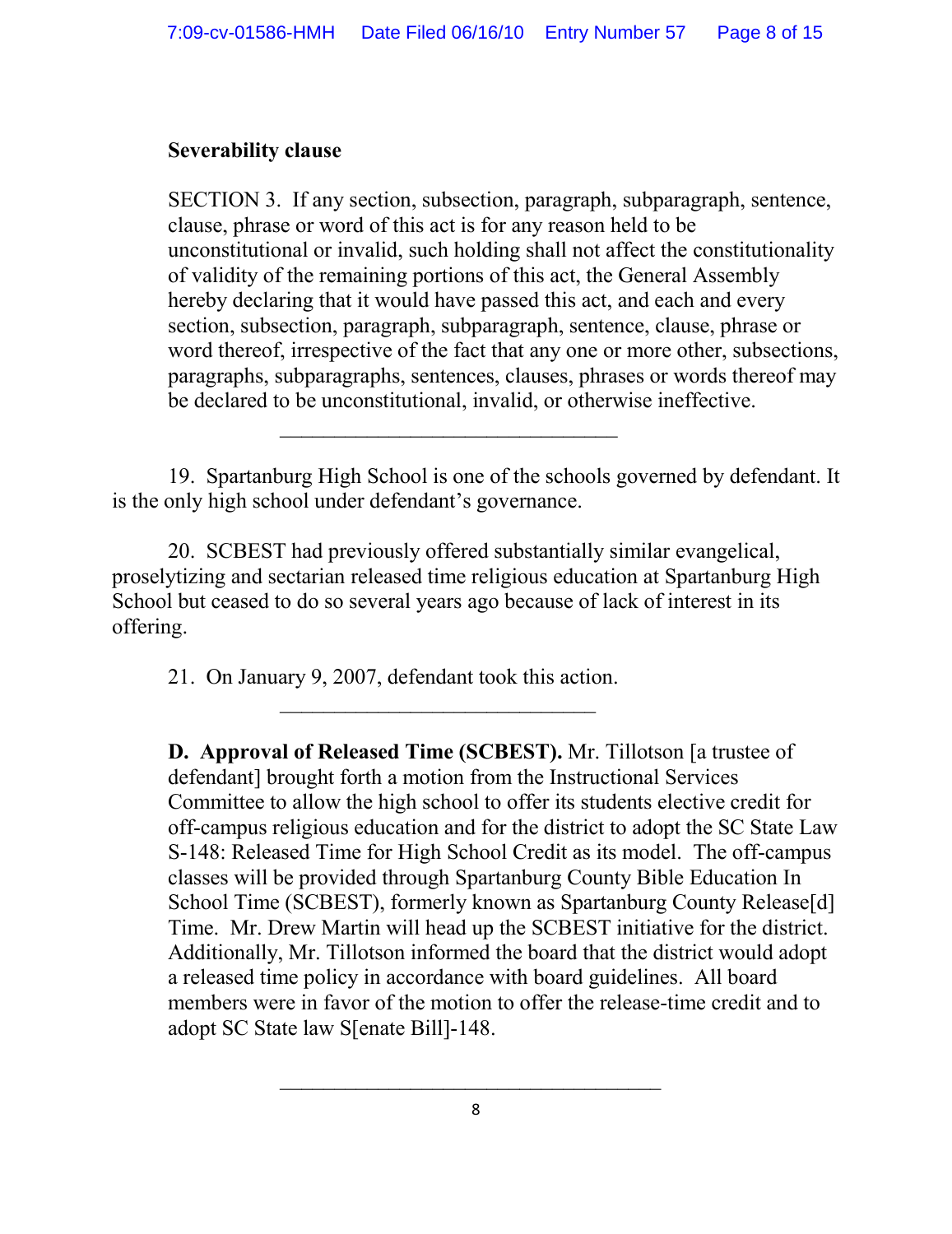22. On February 6, 2007, Defendant approved the Policy "Released Time For Religious Instruction" on first reading.

23. On March 6, 2007, Defendant approved the Policy. The Policy provides:

### **RELEASED TIME FOR RELIGIOUS INSTRUCTION.** *Code* **JHCB** *Issued* **3/07.**

\_\_\_\_\_\_\_\_\_\_\_\_\_\_\_\_\_\_\_\_\_\_\_\_\_\_\_

Purpose: To establish the basic structure for released time for students for religious instruction.

The board will release students in grades seven through twelve from school, at the written request of their parent/legal guardian, for the purpose of religious instruction for a portion of the day. The school will consider this part of the school day.

The Board will not allow the student to miss required instructional time for the purpose of religious instruction. Any absences for this purpose must be during a student's non-instructional or elective periods of the school day.

When approving the release of students for religious instruction, the board assumes no responsibility for the program or liability for the students involved. Its attitude will be one of cooperation with the various sponsoring groups of the school district.

The sponsoring group or the student's parent/legal guardian is completely responsible for transportation to and from the place of instruction. The district assumes no responsibility or liability for such transportation.

Religious instruction must take place away from school property and at a regularly designated location.

District officials will insure that no public funds will be expended to support a released time program and that district staff and faculty will not promote or discourage participation by district students in a released time program.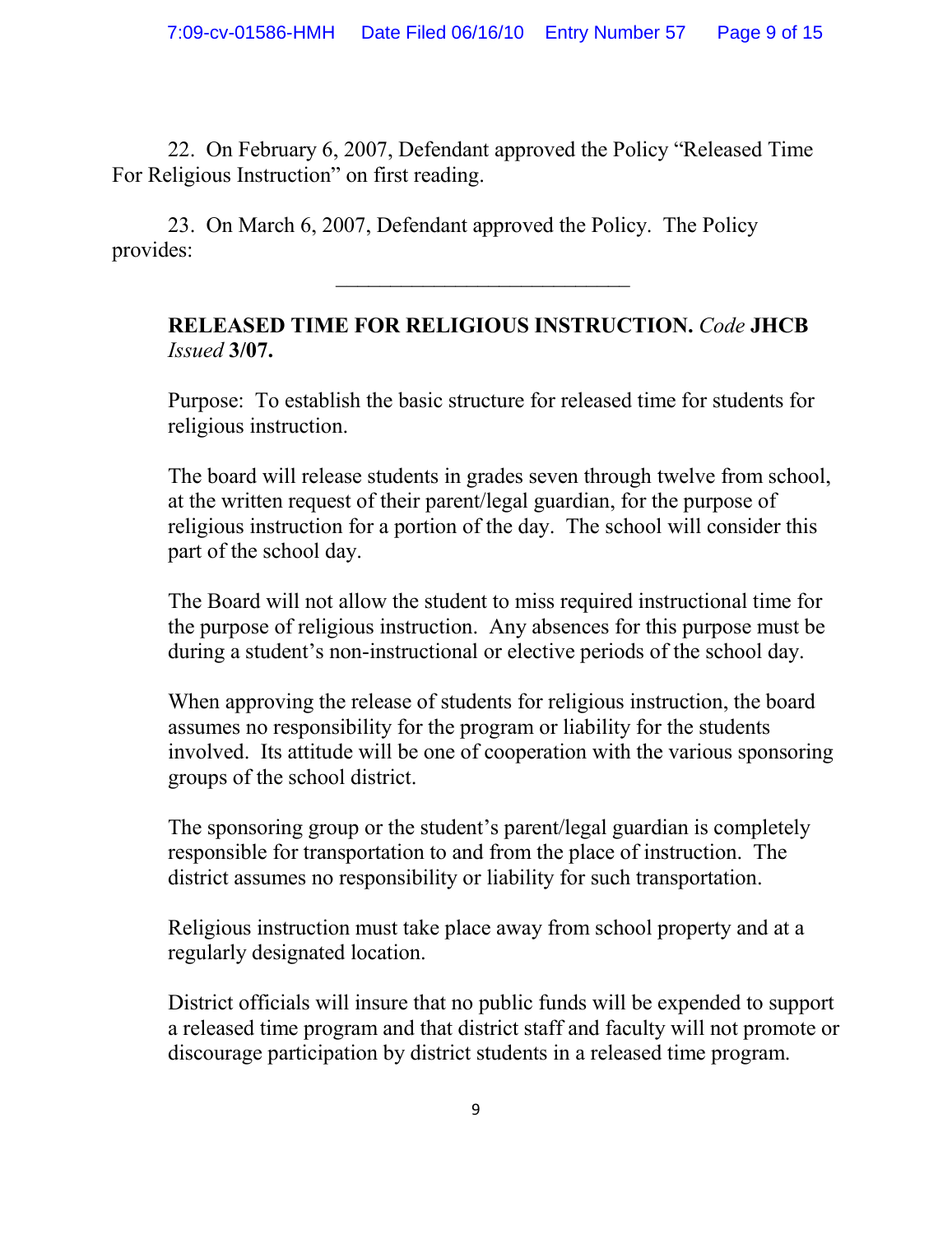## **Elective credit**

The district will accept no more than two elective Carnegie unit credits for religious instruction taken during the school day in accordance with this policy. The district will evaluate the classes on the basis of purely secular criteria prior to accepting credit. The district will accept off campus transfer of credit for release time classes with prior approval.

Adopted 3/07

Legal references:

A. S.C. Code of Laws, 1976, as amended:

- 1. Section 59-1-460 South Carolina Released Time for Religious Education Act.
- 2. Section 59-39-112 South Carolina Released Time Credit Act.

\_\_\_\_\_\_\_\_\_\_\_\_\_\_\_\_\_\_\_\_\_\_\_\_\_\_\_

24. Defendant knew prior to adopting the Policy that SCBEST intended to teach and would teach, and knows that SCBEST has since taught, an evangelical and sectarian and proselytizing course of religious instruction that pursues one or more of these and similar objectives:

a. to teach the students the meaning of Christ's Resurrection in their lives;

b. to teach the students how a Christian should think through various contemporary issues;

c. to give the students the opportunity to accept Jesus as their Lord and Saviour;

d. to teach the students how they ought to live on account of the Bible and the basic tenets of the Christian faith;

e. to be taught for the first year by a teacher who had become a Minister of the Gospel so that he could teach the released time course;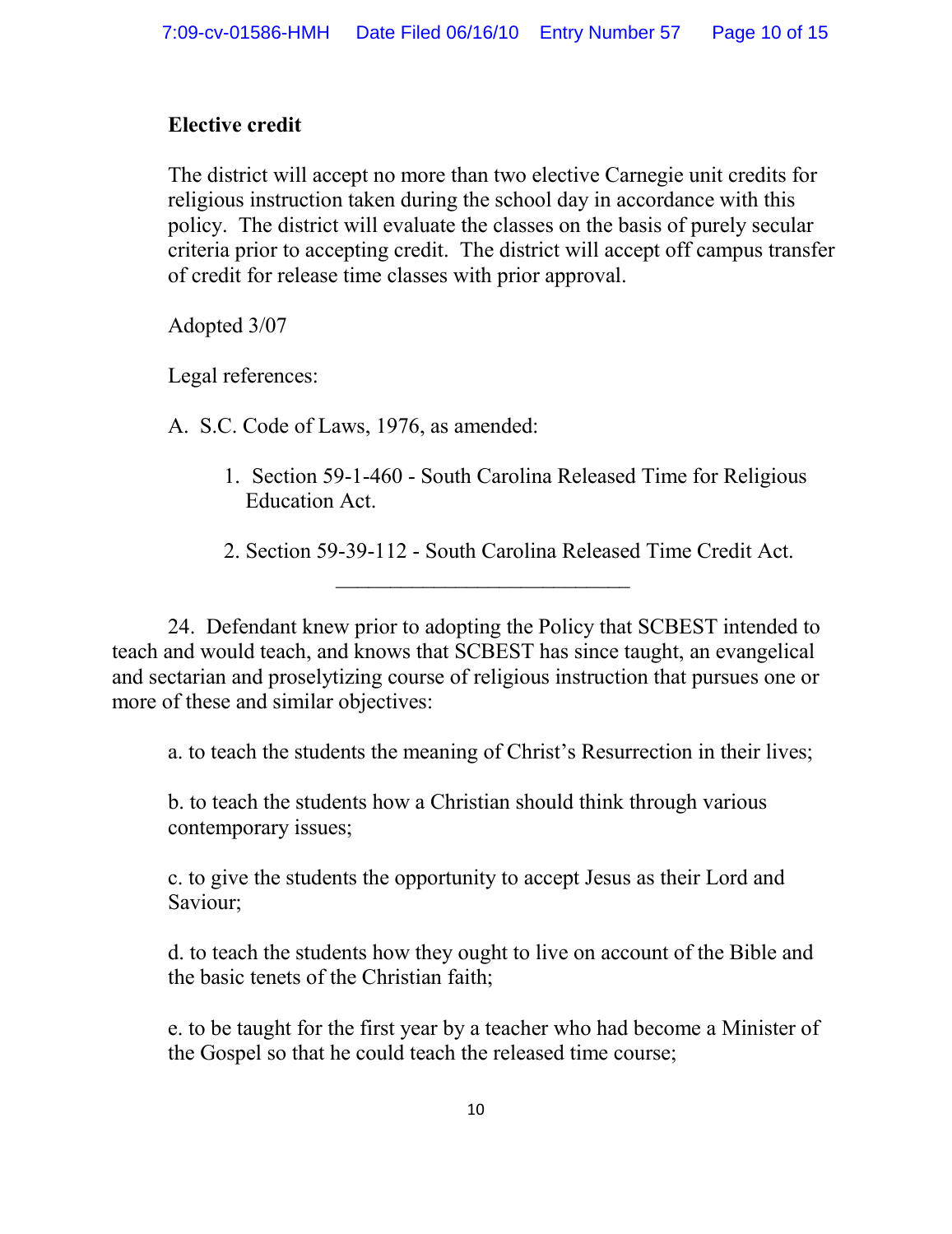f. to be intended to help students cultivate a Biblical worldview; and

g. to teach students to use the course material in bearing faithful witness to the Christian Gospel, using a curriculum that was deliberately structured to help the student develop a Christian worldview.

25. The released time course has been taught as described above for the 2007-08 and 2008-09 academic years and upon information and belief will continue to be so taught until declared unlawful by this Court. Defendant approved SCBEST to offer its course before the Policy was enacted. Defendant ratified that approval by allowing SCBEST to continue to offer the course after the Policy was enacted. Defendant's approval and ratification was done only and solely with the religious intent and purpose of providing proselytizing, sectarian and evangelical religious released time education courses for students attending Spartanburg High School. SCBEST has used in the past and upon information and belief will continue in the future to use unaccredited teachers for its religious released time education class.

26. Defendant has delegated to SCBEST an unconstrained power to discriminate among students and adjust their academic grade based on SCBEST's perception of the student's religious status or progress or lack thereof.

27. Defendant has delegated to SCBEST the power to perform the governmental function of granting public school grades.

28. The released time course as forecast and as implemented by defendant could not be taught in a public high school or using public funds because to do so would violate the Establishment Clause of the United States Constitution. It is distinctly different from the non-sectarian, non-evangelical, non-proselytizing course allowed to be taught in South Carolina public schools by South Carolina Code Sec. 59-29-230, "Old and New Testament era courses."

29. South Carolina State Board of Education Regulation R 43-273, effective December 26, 2003, Transfers and withdrawals ("Transfer Regulations") provides in part:

\_\_\_\_\_\_\_\_\_\_\_\_\_\_\_\_\_\_\_\_\_\_\_\_

Grades 9-12: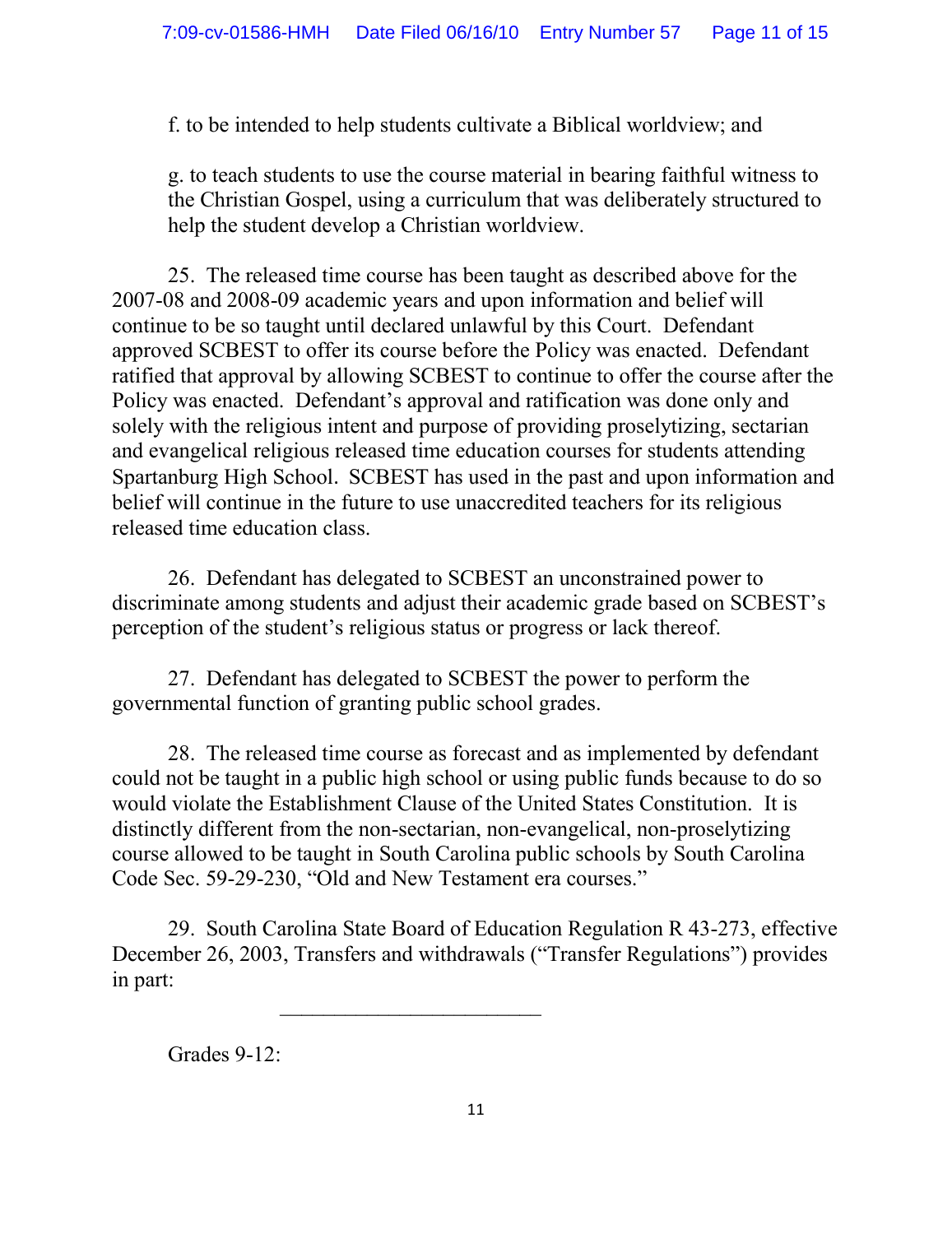### Transfer of Students

2. Units earned by a student in an accredited high school of this state or in a school of another state which is accredited under the regulations of the board of education of that state, or the appropriate regional accrediting agency (New England Association of Colleges and Schools, Middle States Association of Colleges and Schools, Southern Association of Colleges and Schools, North Central Association of Colleges and Schools, Western Association of Colleges and Schools, and the Northwest Association of Colleges and Schools), will be accepted under the same value which would apply to students in the school to which they transferred.

3. If a student transfers from a school, which is not accredited, he or she shall be given tests to evaluate prior academic work and/or be given a tentative assignment in classes for a probationary period.

30. Defendant is required by South Carolina law to apply the Transfer Regulations when deciding whether to grant academic credit for released time religious education.

\_\_\_\_\_\_\_\_\_\_\_\_\_\_\_\_\_\_\_\_\_\_\_\_\_\_\_\_\_\_\_\_\_\_\_\_

31. SCBEST is not an accredited high school within the meaning of the Transfer Regulations.

32. Paragraph 3 of the Transfer Regulations controls the granting of academic credit for public high school grades for the SCBEST course and all other courses taught by unaccredited schools.

33. Application of the requirement of Paragraph 3 of the Transfer Regulations that a student "shall be given tests to evaluate prior academic work" would require defendant to assess the religious content of a released time religious instruction course for which academic transfer credit was sought, in violation of the Establishment Clause of the First Amendment to the United States **Constitution** 

34. The requirement of Paragraph 3 of the Transfer Regulations that the student "be given a tentative assignment in classes for a probationary period"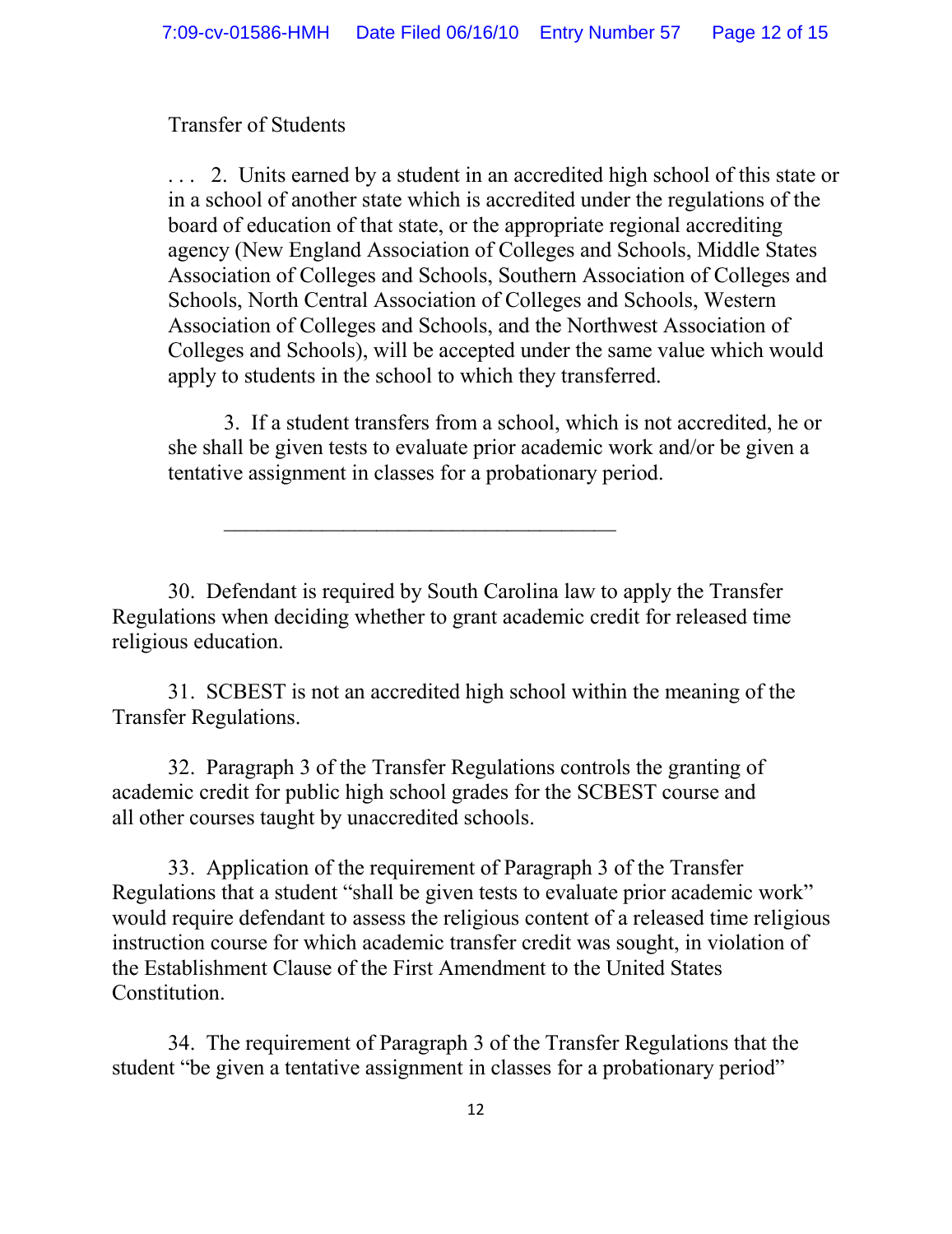cannot be implemented as to the SCBEST course because no such course may be taught in a public high school.

35. Defendant and SCBEST and Oakbrook Preparatory School (Oakbrook), a private religious school located in Spartanburg, South Carolina, which is accredited within the meaning of the Transfer Regulations, have arranged for the grade assigned to released time students by SCBEST to be reported to defendant by Oakbrook as if it were an Oakbrook grade. Upon information and belief there is little or no formal or substantive educational connection between Oakbrook Preparatory School and SCBEST.

36. Upon information and belief:

(a) the grades submitted by Oakbrook to defendant are treated by defendant as coming from Oakbrook and not from SCBEST and without further inquiry they are entered upon the student's official transcript and credited as satisfying an elective requirement and used to compute grade point averages;

(b) in so doing Defendant ignores its knowledge that the SCBEST course is a sectarian and proselytizing and evangelical course and a course which could not be constitutionally taught in any public school in the United States and a course subject to Paragraph 3 of the Transfer Regulations; and

(c) other unaccredited schools subject to application of Paragraph 3 of the Transfer Regulations are not allowed by defendant to have their grades transferred as coming from an accredited private school.

37. Upon information and belief the arrangement to have the SCBEST grade reported as if it were an Oakbrook grade was made and has been implemented with a purpose to evade, for the purpose of favoring sectarian, evangelical and proselytizing religious release time educational courses, the matters set forth in Paragraphs 29 through 36, above.

38. By its implementation of the Policy defendant has substantially aided SCBEST in the fulfillment of its religious mission.

39. The persons within defendant's jurisdiction are, upon information and belief, very predominately religious; within that group predominately Christian; and within that group significantly evangelical, proselytizing and sectarian.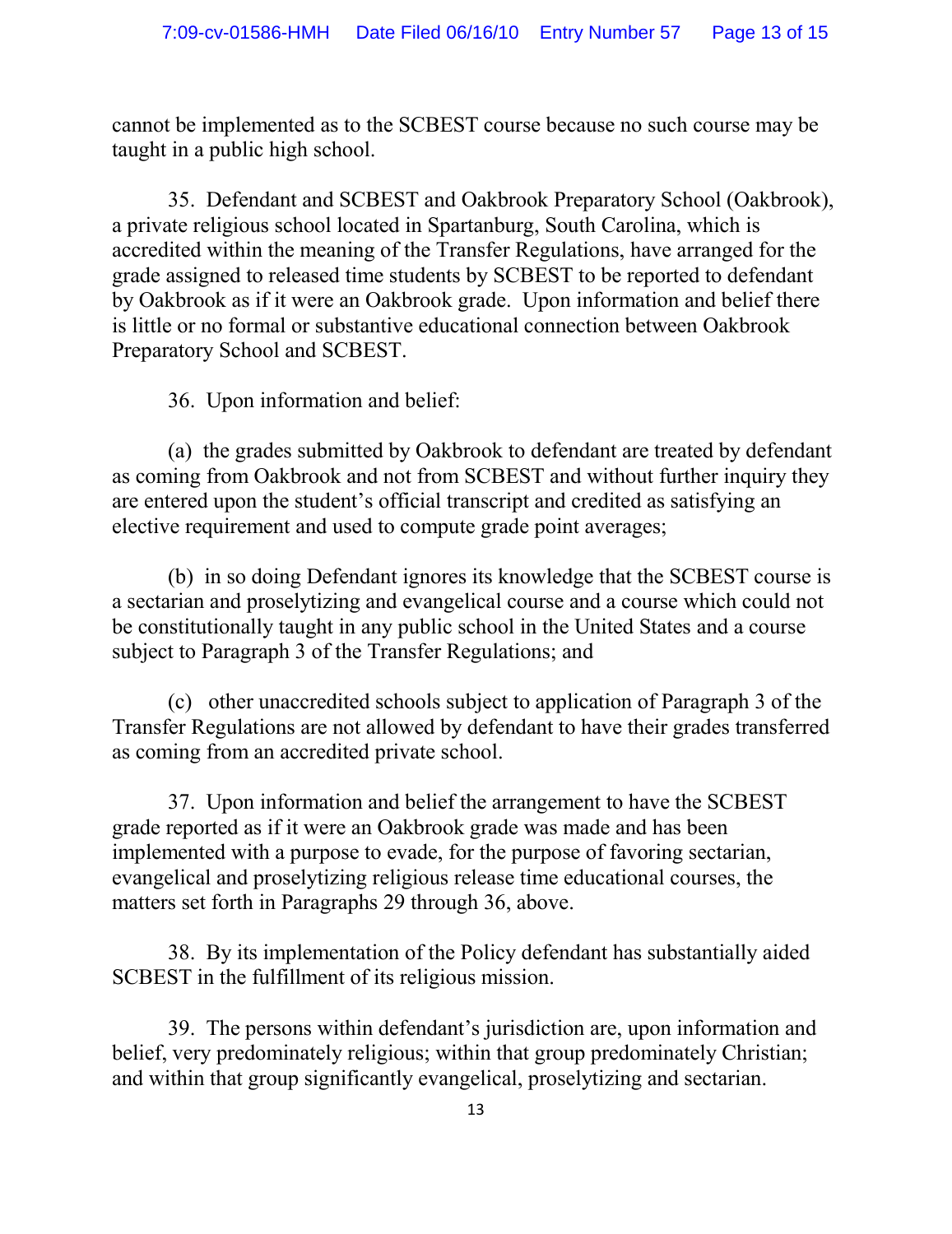## First Claim: Violation of Establishment Clause

- 40. All preceding allegations are incorporated by reference.
- 41. Defendant's implementation of its Policy
- (a) has advanced and preferred and endorsed religion,
- (b) has been done with a purpose to aid religion,
- (c) has had the effect of aiding religion, and
- (d) has excessively entangled defendant in religion,

all in violation of the Establishment Clause of the First Amendment to the United States Constitution.

# Second Claim: Violation of Equal Protection Clause

42. All preceding allegations are incorporated by reference.

43. Defendant has arbitrarily discriminated between persons similarly situated by allowing SCBEST to discriminate among students for religious reasons by adjusting their academic grade based on SCBEST's perception of the student's religious status or progress or lack thereof, and by not allowing unaccredited schools other than SCBEST to have their grades transferred as coming from an accredited private school.

ACCORDINGLY, plaintiffs respectfully pray that the Court issue its Judgment declaring that defendant's practice of granting public school academic credit for proselytizing, evangelical and sectarian religious released time education courses is unconstitutional, and that they have and recover nominal damages of one dollar (\$1.00) each, their costs, expenses, reasonable counsel fees and other relief as merited.